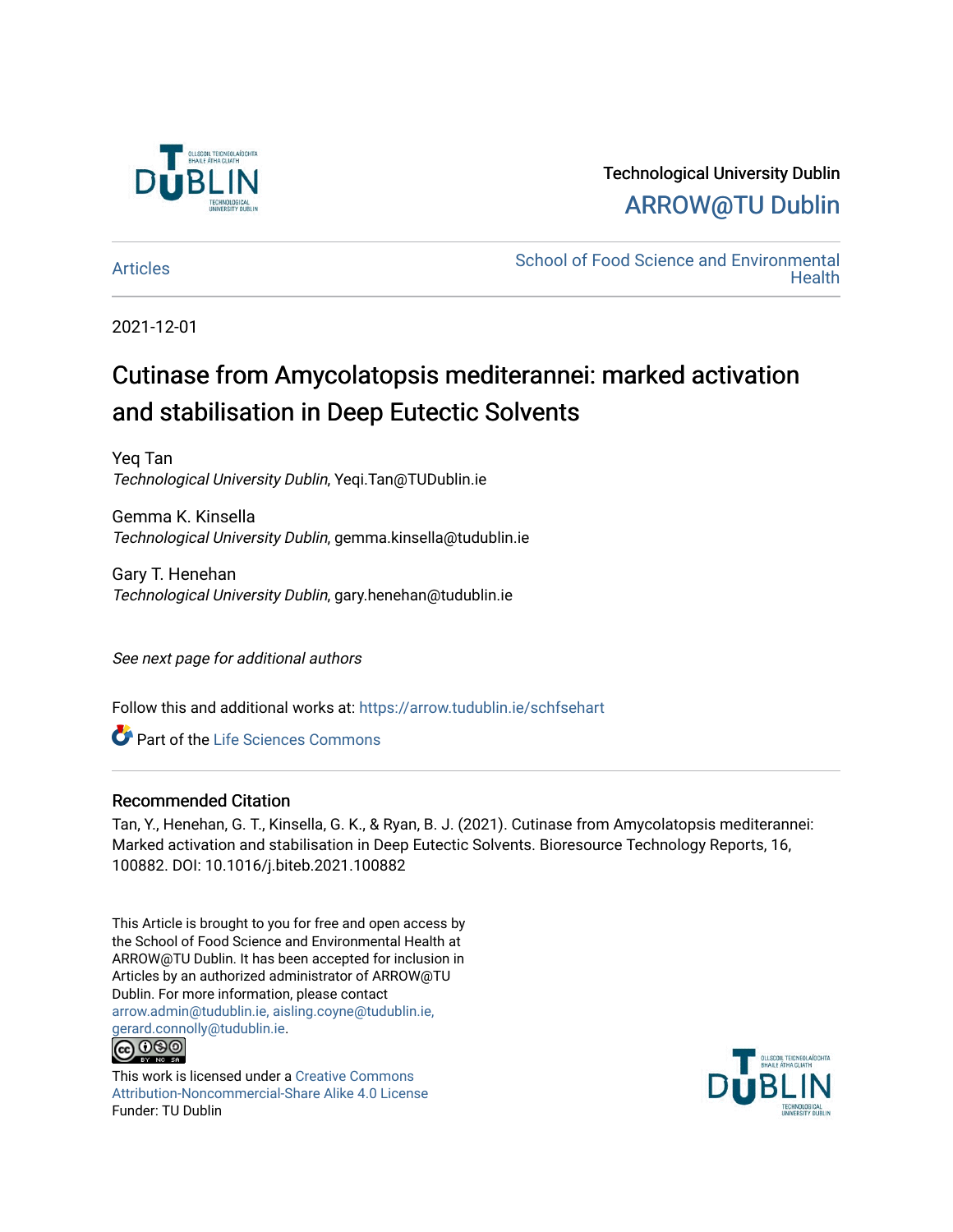## Authors

Yeq Tan, Gemma K. Kinsella, Gary T. Henehan, and Barry J. Ryan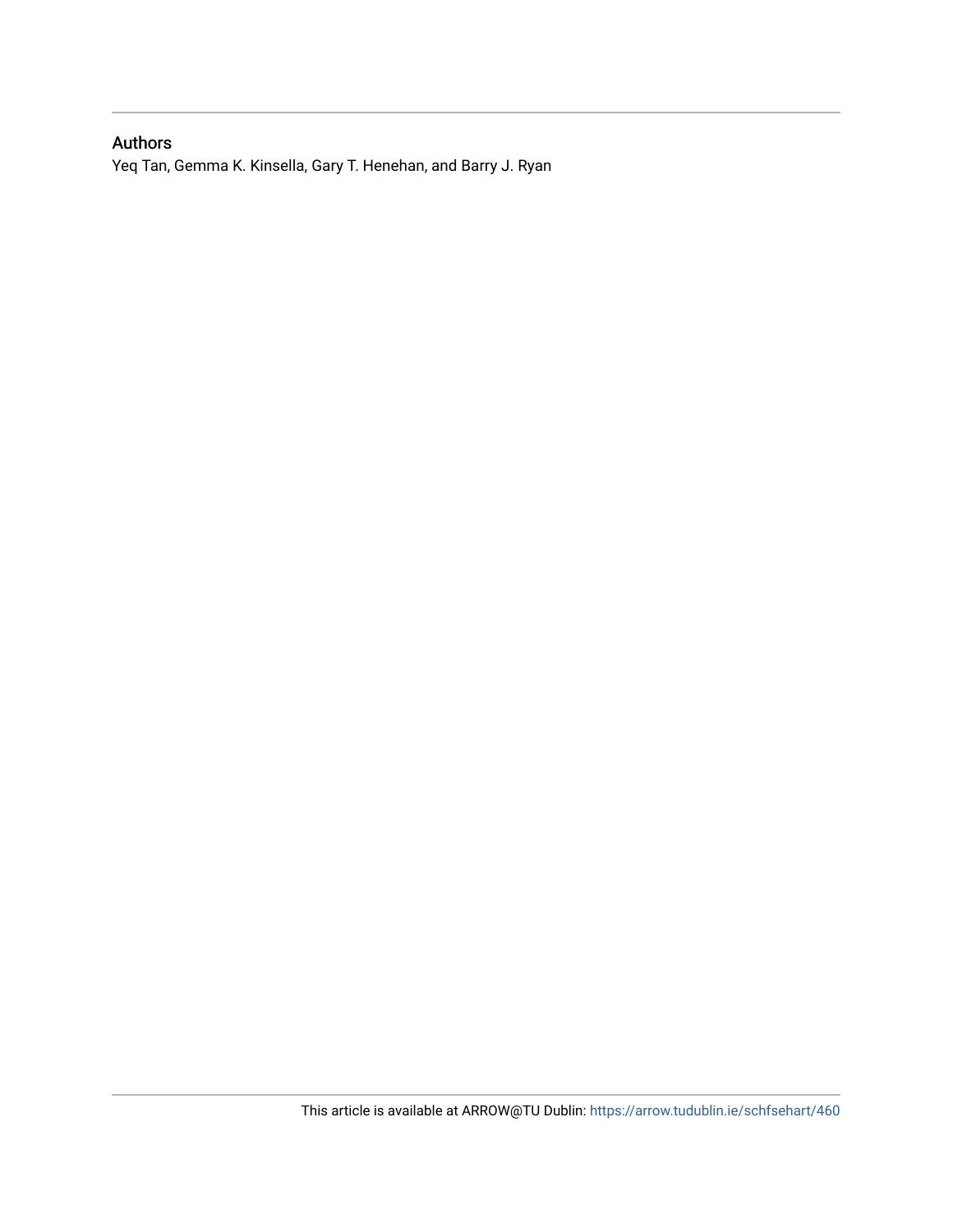- *Cutinase from Amycolatopsis mediterannei: marked activation and stabilisation in Deep*
- *Eutectic Solvents*
- 3 Yeqi Tan<sup>a</sup>, Gary T. Henehan<sup>a</sup>, Gemma K. Kinsella<sup>a\*</sup>, Barry J. Ryan<sup>a</sup>
- <sup>a</sup> School of Food sciences and Environmental Health, Technological University Dublin,
- Grangegorman, Dublin 7, D07 H6K8, Ireland
- $\frac{\epsilon}{2}$  gemma.kinsella@TUDublin.ie; Ph: 00353-1-220 5663
- ORCID: 0000-0002-6329-5841
- 

#### *Abstract*

 *Amycolatopsis mediterranei* cutinase (AmCut) has potential biocatalytic applications in plastics degradation and ester synthesis. Deep Eutectic Solvents (DES) are next generation biodegradable solvents for biocatalysis. However, the behaviour of cutinase enzymes in DES is little studied. Herein, we examine the effect of selected DES, and their components, on 14 AmCut activity and stability. Low amounts (10% v/v) of DES (choline chloride: glycerol; 1:1 mole ratio) caused striking activation of AmCut (over 2-fold). Further examination showed that the choline chloride component of DES caused the observed activation. This is the first 17 report of activation of a cutinase by a small molecule. At higher concentrations (50% v/v), DES composed of a choline chloride with glycerol as hydrogen bond donor dramatically increased the thermostability of AmCut - the enzyme lost no activity after incubation at  $50^{\circ}$ C for 2 hours. The biotechnological utility and physiological relevance of choline chloride activation and stabilisation is discussed.

 **Keywords:** Activation, *Amycolatopsis mediterannei,* Choline, Cutinase, Deep Eutectic Solvents, Stability.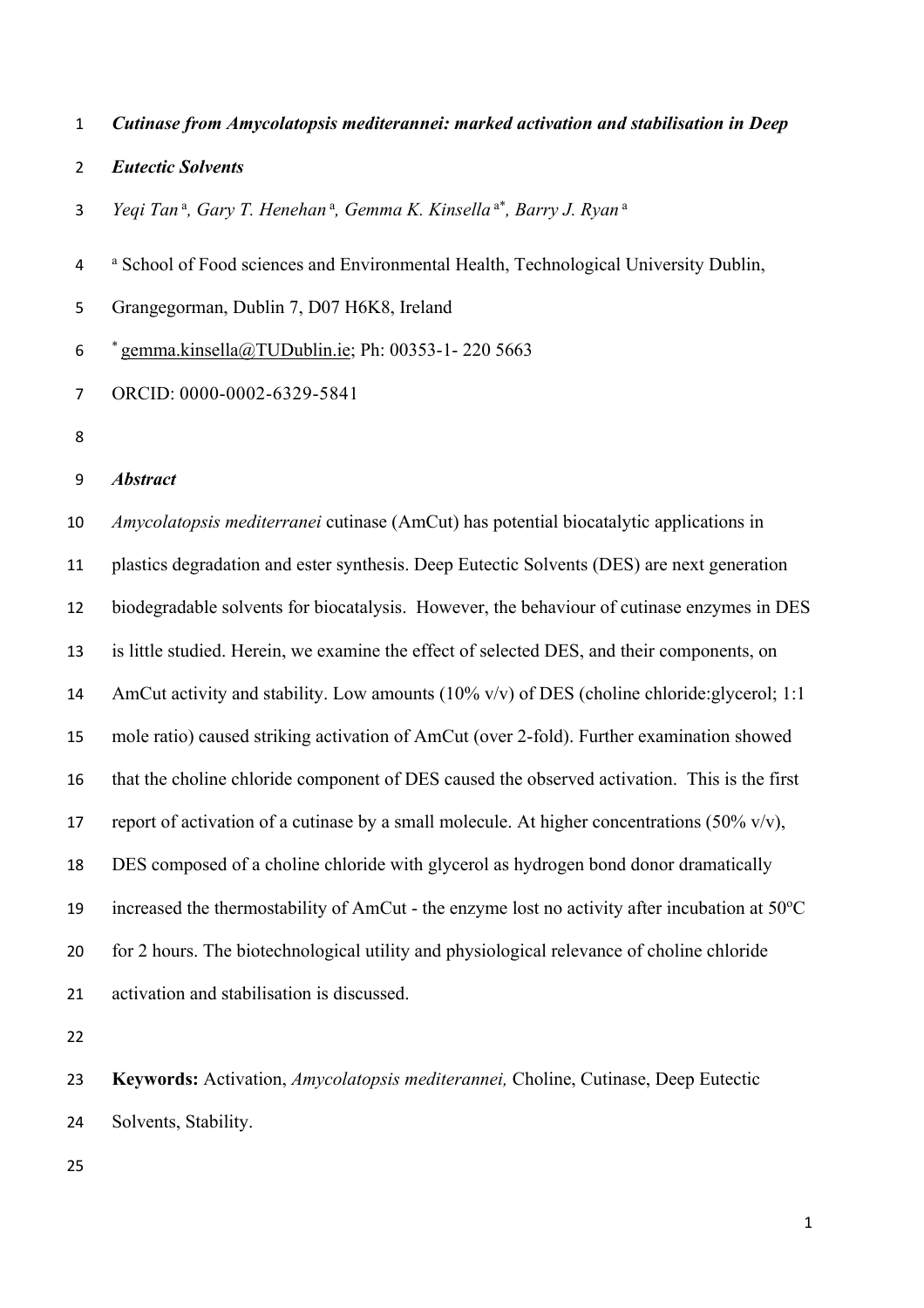**1. Introduction**

27 Cutinases and lipases are related  $\alpha/\beta$  hydrolases that differ in their substrate specificity and structural features. A key difference between these enzymes is the presence of a lid structure covering the active site of lipases but not cutinases. In the case of lipases, the lid opens at a lipid/water interface to provide for enhanced substrate access and increased activity - a phenomenon known as interfacial activation. This type of conformational change is not a feature of classical cutinases and they do not exhibit interfacial activation. Indeed, the lack of a lid structure and the lack of interfacial activation are distinguishing characteristics of cutinases (see Nikolaivits et al., 2018: Chen et al., 2013; Nyyssölä, 2015). One exception is the report of a novel class of cutinase with a lid-covered active site which displays interfacial activation in the manner of a "true" lipase (Roussel et al., 2014).

 *Amycolatopsis mediterranei* secretes an extracellular lipase-like enzyme (AmCut) that was shown to catalyse the synthesis of flavour esters (Dheeman et al., 2011). Structural studies revealed that AmCut had specificity for medium chain acyl moieties and lacked the lid structure found in "true" lipases. Therefore, it was classified as a cutinase (Tan et al., 2021). The open, surface-exposed, active site of cutinases has meant that they are often more appropriate than lipases for applications such as textile bioscouring, biomass processing, polyester hydrolysis, certain enantioselective synthesis reactions and plastics degradation (Martínez and Maicas, 2021; Su et al., 2018; Nyyssölä, 2015; Chen et al., 2013;). Recent studies in this laboratory showed that AmCut was capable of depolymerising certain plastics; polycaprolactone and polybutylene succinate but not polylactide, under mild conditions (Tan et al., 2021). The potential to use enzymes in plastics degradation is important since many of the existing and the emerging generation of biodegradable bioplastics are slow to degrade in landfill due to the lack of appropriate polyester degrading organisms in soils (Nikolaivits et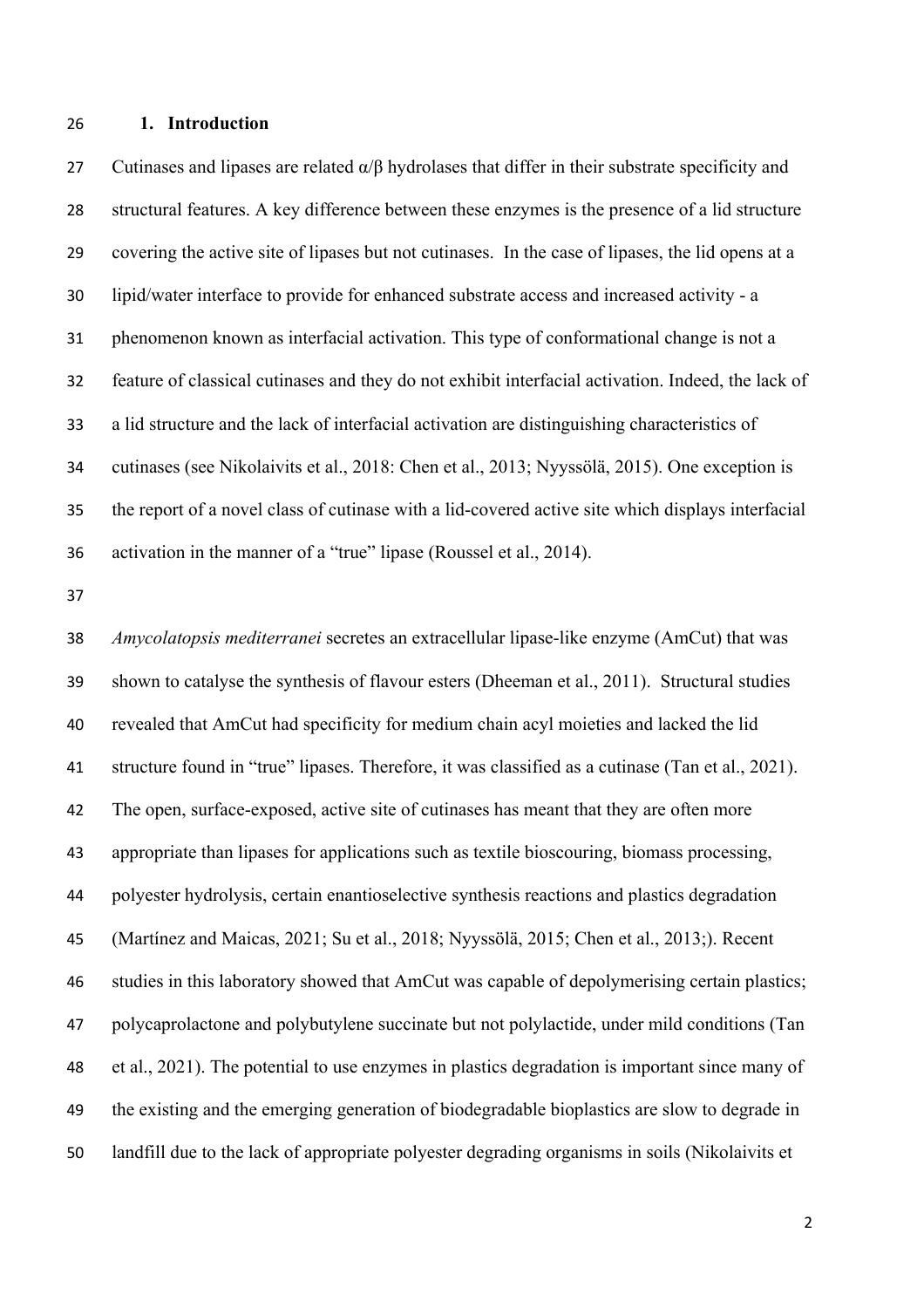al., 2021; Kim et al., 2017). The activity and thermostability of AmCut is critical for these types of application.

 Deep Eutectic Solvents (DES) are an emerging green chemistry medium for biocatalytic reactions. They are non-toxic, biodegradable, environmentally benign solvents. They are increasingly being explored as an alternative to commonly used toxic organic solvents. The effect of DES on enzyme activity is complex. They can activate or inhibit enzymes depending on their composition and concentration (Uhoraningoga et al., 2021; Mannu et al., 2021; Nascimento et al., 2019; Domínguez de María et al., 2018;). Many "true" lipases are activated in DES and the degree of activation reported varies widely, typically in the range 105% to 165% (but in one case 355%), depending on the enzyme and the nature of the DES employed (Elgharbawy et al., 2018; Kim et al., 2016).

 In general, increasing the stability and activity of enzymes used in biocatalytic processes is desirable. Due to their commercial importance, immobilisation, enzyme entrapment and site directed mutagenesis have all been used to improve cutinase stability and activity (Martínez and Maicas, 2021; Chen et al., 2013; Nyyssölä, 2015). The activation of lipases in DES is well known and has been explained by some researchers as being due to enhanced mobility of the lid region (Shehata et al., 2020) and in other cases to the direct participation of DES components in catalysis via H-bonding with active site moieties (Nian et al., 2019). There is, however, a lack of data on the behaviour of cutinases, and indeed many other biotechnologically significant enzymes, in DES. In this study, the activity of a wildtype, recombinant, AmCut was examined in the presence of three different cholinium DES preparations. Choline chloride was used as hydrogen bond acceptor (HBA) and glycerol, urea and glucose were the hydrogen bond donors (HBD). A 200% activation of AmCut in the presence of 10% v/v cholinium DES based on glycerol as HBD was observed and attributed to the presence of choline chloride. DES was also responsible for the stabilisation of AmCut.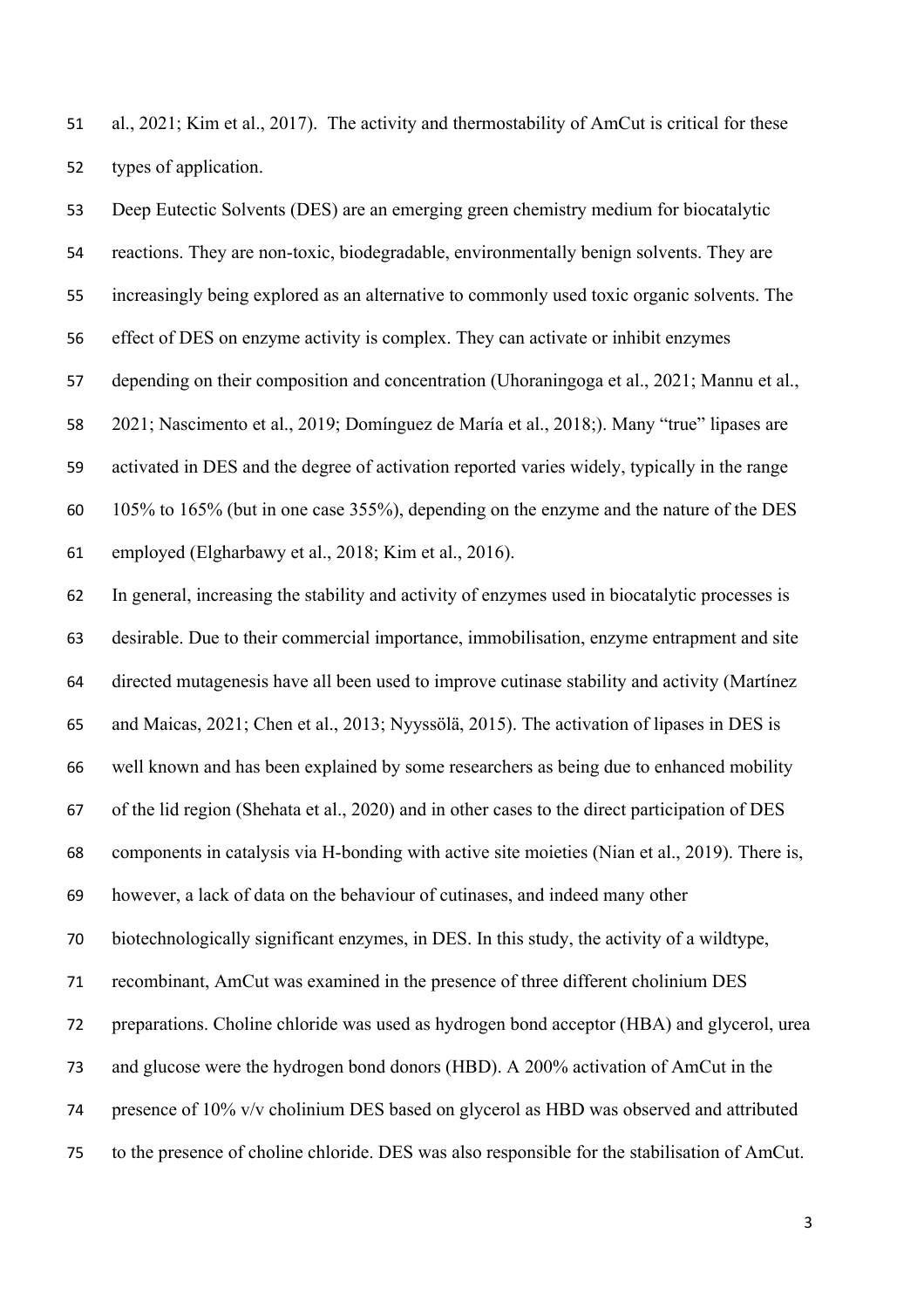76 Thus, AmCut lost no activity after incubation at  $50^{\circ}$ C for 2 hours in 50% DES (choline chloride: glycerol; 1:1 mole ratio). The activity enhancement and stabilisation seen in the presence of DES will pave the way for AmCut, and perhaps other cutinases, to be used in the presence of this DES in a range of biocatalytic processes. Moreover, AmCut will be a useful model for exploring the mechanism of DES/choline chloride activation since the influence of a lid structure can be discounted.

**2. Material and Methods**

All chemicals were obtained from Sigma Aldrich.

*2.1 Enzyme purification*: The isolation of recombinant *Amycolatopsis mediterannei* cutinase

was carried out as previously described (Tan et al., 2021).

*Standard activity assay*: Lipase activity was assayed as described previously (Dheeman, et

88 al., 2011) using 1.0mM paranitrophenol palmitate ( $p$ -NPP) as the substrate at 37<sup>o</sup>C in 50 mM

89 phosphate buffer pH 7.5. Briefly, assays were carried out in a Greiner CELLSTAR® 96 well

plate UV spectrophotometer. Each well contained 230μl final substrate solution and 20μl

91 lipase solution. Upon mixing, the plate was incubated for 10 mins at  $37^{\circ}$ C. The absorbance of

the reaction at 400 nm was used to monitor the release of *p*-nitrophenol. All experiments

were performed in triplicate.

*2.2 DES synthesis*: The synthesis of ChCl based DES was carried out according to the

procedure as outlined in Tan et al., 2021. Briefly, the choline chloride salt and hydrogen bond

96 donors were mixed at the specific molar ratio in a beaker and heated to  $100\degree$ C in a water bath

with stirring until a clear, homogenous liquid was formed. After cooling, the synthesised DES

were stored in a desiccator until required for use.

*2.3 Temperature stability*: Temperature stability was examined by adding DES to the buffer

component of the assay mixture. An initial activity measurement of AmCut in the presence of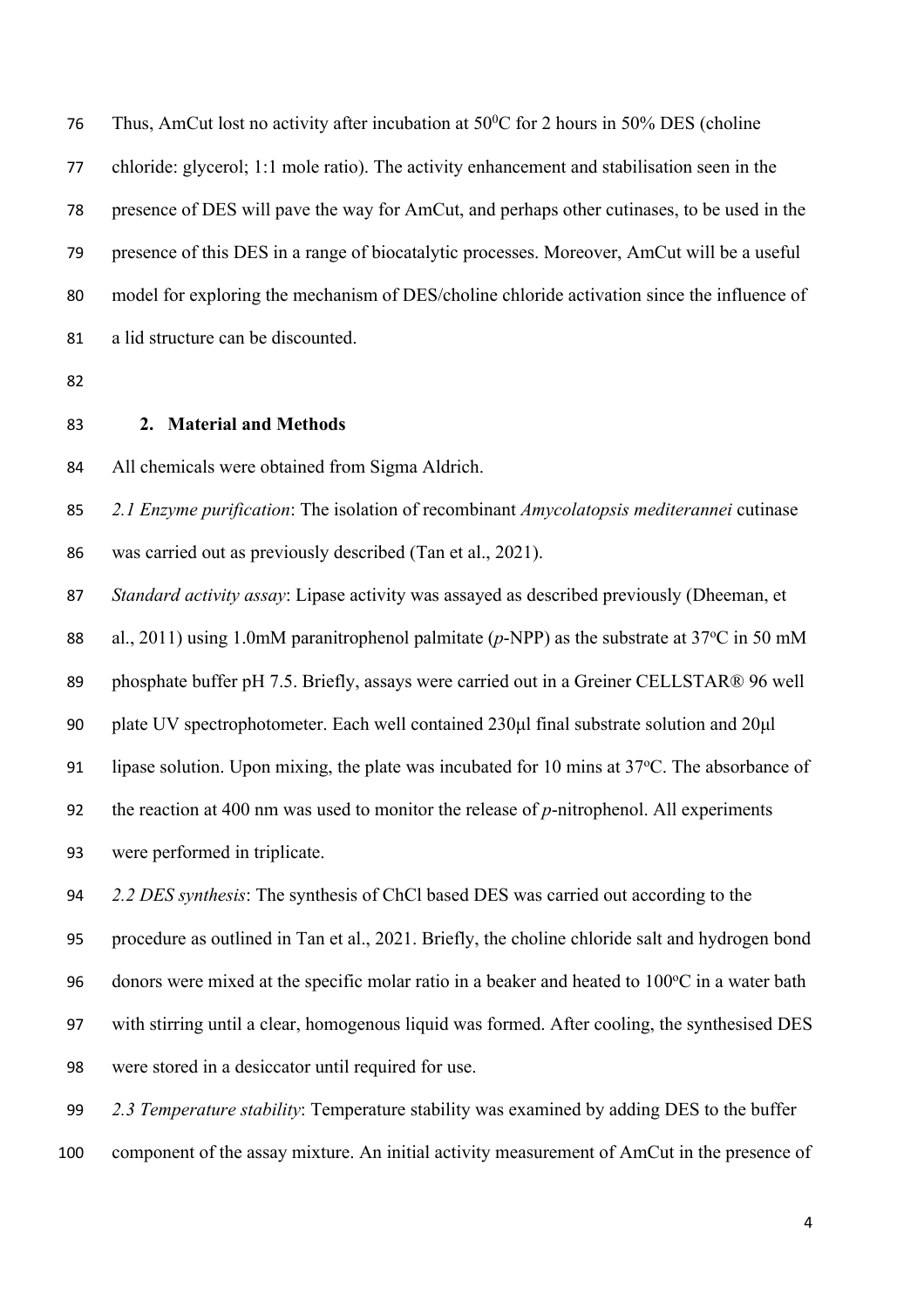| 101 | the DES was taken (t= 0 h). At the end of the incubation at 50 $\degree$ C the activity was again  |
|-----|----------------------------------------------------------------------------------------------------|
| 102 | measured ( $t=2$ h). The activity at $t=2$ h was expressed as a percentage of activity at $t=0$ h. |
| 103 | 2.4 Data Analysis: All experiments were carried out as independent triplicates and the             |
| 104 | differences between the mean of the reference and the samples were analysed using one-             |
| 105 | tailed t-test (paired two samples for mean). Samples with a statistically significant difference   |
| 106 | to the reference were marked with asterisks (** $p$ < 0.05).                                       |
| 107 |                                                                                                    |
|     |                                                                                                    |

**3. Results and Discussion**

 The hydrogen bond donors employed were an alcohol (glycerol; ChCl:Gly), an amide (urea; ChCl:U), and a sugar (glucose; ChCl:Glu). The DES synthesised with glucose was highly viscous and it was necessary to add some water to the solvent for ease of handling. This effectively diluted the DES and it was used in this dilute form. The composition of the DES used, and the mole ratio of their components, is shown in Table1.

**Table 1 here**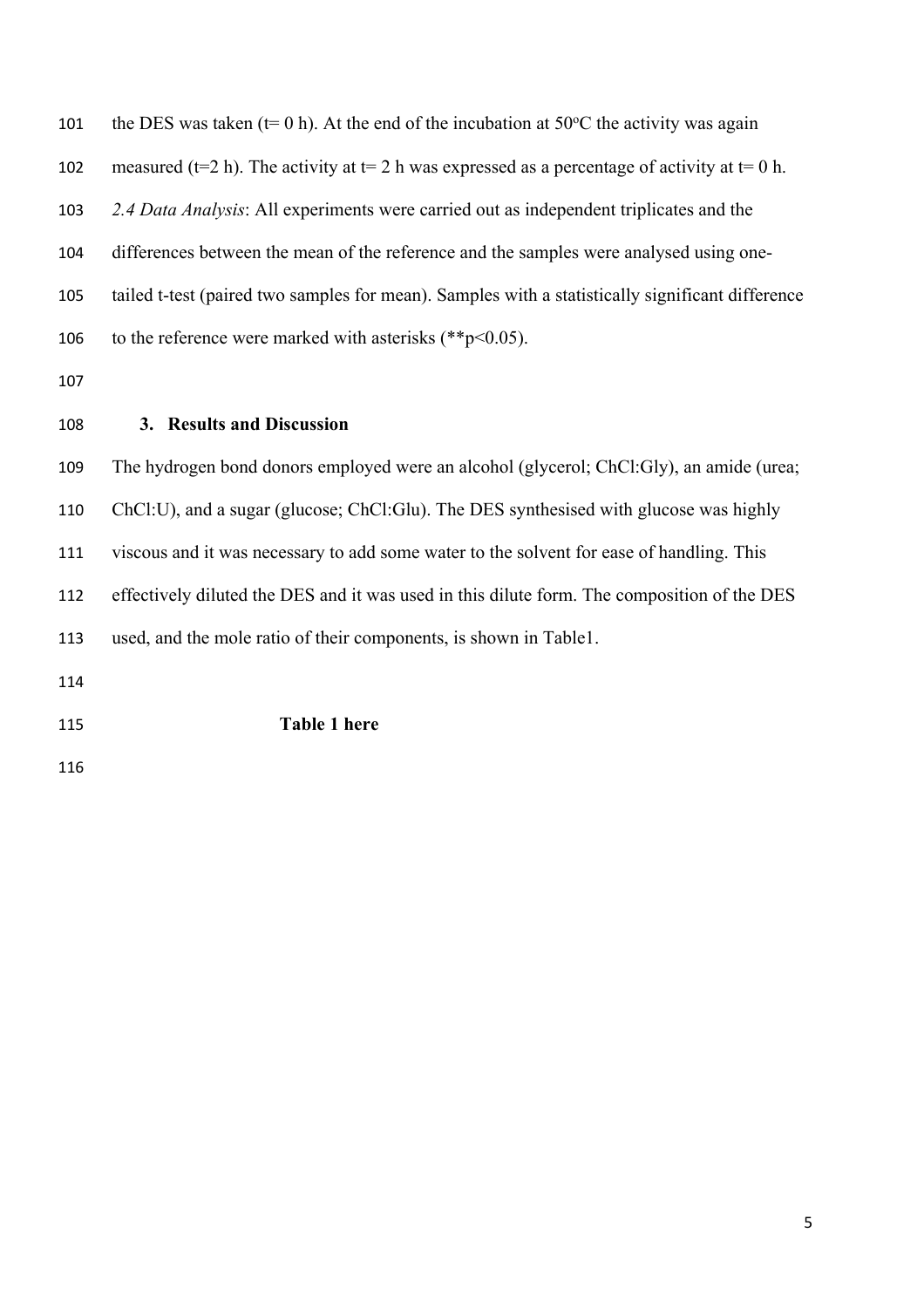| 117 | Figure 1 shows the activity of AmCut in the presence of a low amount $(10\%v/v)$ of the three   |
|-----|-------------------------------------------------------------------------------------------------|
| 118 | DES mixtures examined: ChCl:Gly, ChCl:U and ChCl:Glu.                                           |
| 119 |                                                                                                 |
| 120 | <b>Figure 1 here</b>                                                                            |
| 121 |                                                                                                 |
| 122 | It was apparent that the presence of the DES containing choline chloride and glycerol had a     |
| 123 | remarkable activating effect on this enzyme while that with glucose also had a significant but  |
| 124 | lesser effect probably due to the presence of higher amounts of water in the ChCl:Glu           |
| 125 | mixture (due to its dilution for ease of handling, see Table 1). The DES composed of choline    |
| 126 | chloride and glycerol <i>doubled</i> the AmCut activity. While lipases have been shown to be    |
| 127 | activated by DES this, to the best of our knowledge, is the first time such activation has been |
| 128 | reported for a cutinase.                                                                        |
| 129 | To examine this activation further, the DES components were tested alone. From Figure 2 it      |
| 130 | was evident that the activation effect for AmCut was due to choline chloride and not the other  |
| 131 | DES components. Glycerol and urea were inhibitory with urea reducing activity to                |
| 132 | approximately 25% of the control. Glucose had no effect on activity.                            |
| 133 |                                                                                                 |
| 134 | <b>Figure 2 here</b>                                                                            |
| 135 |                                                                                                 |
| 136 | The inset of Figure 2 shows a direct comparison between choline chloride as a component of      |
| 137 | a ChCl: Gly DES versus choline chloride alone in solution (6%, w/v). It was observed that, in   |
| 138 | the ChCl:Gly (DES) formulation that AmCut activity was lower. This is probably due to the       |
| 139 | inhibitory effect of the glycerol hydrogen bond donor (Figure 2, main diagram). Of course, a    |
| 140 | hydrogen bond donor may be inhibitory at high concentrations (Urea) or, as in the case of       |
|     |                                                                                                 |

glucose, have little effect on activity.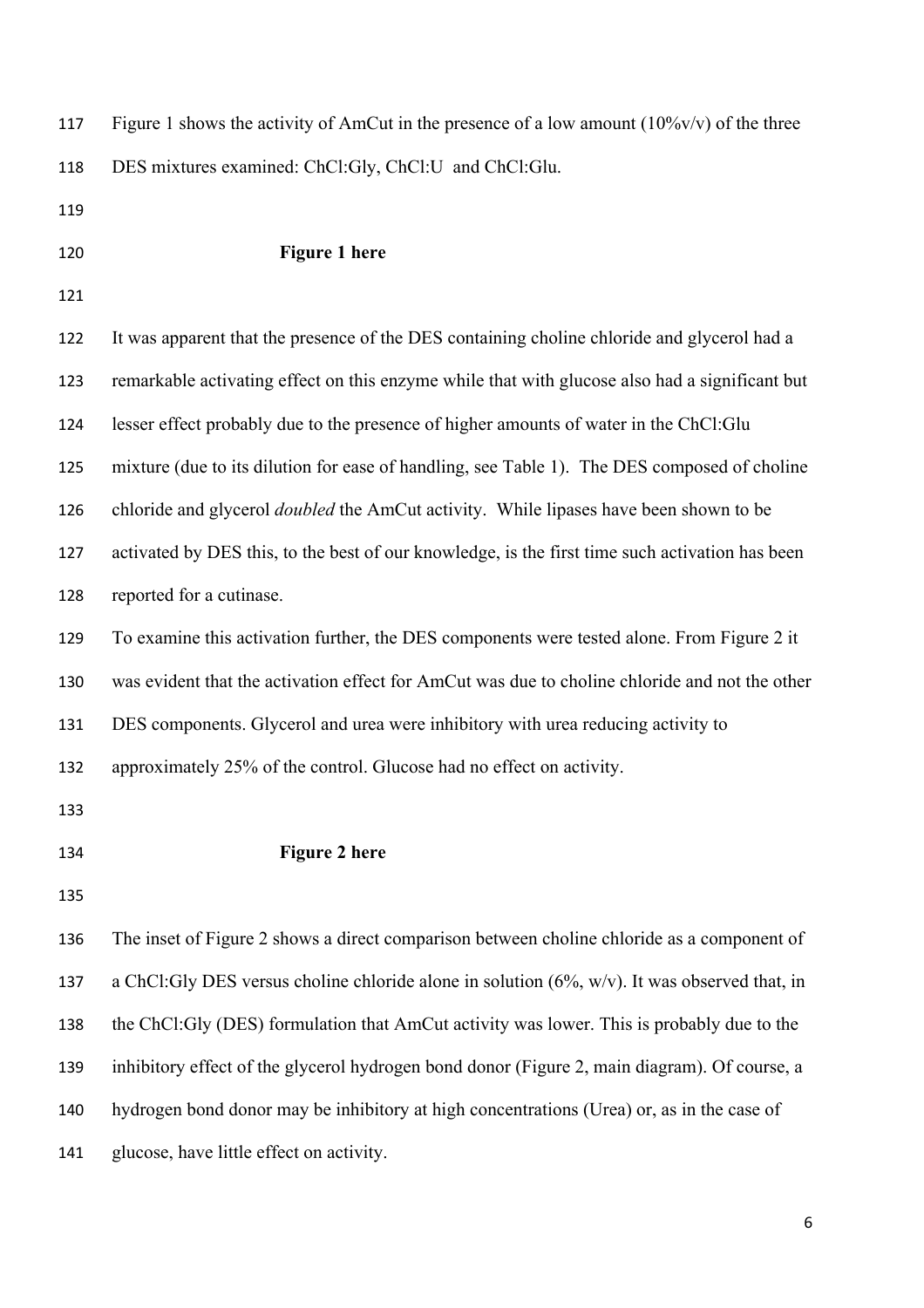| 142 | The concentration of 1.0M choline chloride corresponds to a solution of $14\%$ w/v. To             |
|-----|----------------------------------------------------------------------------------------------------|
| 143 | explore this phenomenon further the concentration dependence of choline chloride activation        |
| 144 | was examined (Figure 3).                                                                           |
| 145 |                                                                                                    |
| 146 | <b>Figure 3 here</b>                                                                               |
| 147 |                                                                                                    |
| 148 | Clearly, choline chloride was responsible for considerable activation which reached a              |
| 149 | maximum at levels between 0.5 and 1.5M (7 and 21%).                                                |
| 150 | Activation by choline chloride appeared to be a saturable process and the activity increase        |
| 151 | was seen to level out at concentrations between 0.5 and 1.0 M and reach almost 2.5 times the       |
| 152 | activity of the control. This is a high level of activation for enzymes of this kind. The          |
| 153 | activation of lipases is a well-known phenomenon particularly at oil/water interfaces and is       |
| 154 | due to the opening of a lid domain covering the active site. In the case of AmCut, this is not a   |
| 155 | contributing factor in its activation since it does not possess an active site lid. A recent study |
| 156 | of activation of Candida antartica B lipase (CALB) in DES (it showed an activation of              |
| 157 | 115%) concluded that hydrogen bonding with active site bound substrate was the factor              |
| 158 | contributing to activation (Nian et al., 2019). The latter model therefore, is one possible        |
| 159 | explanation for the activation seen with AmCut.                                                    |
| 160 | AmCut shares a high level of sequence similarity with two known plastic degrading enzymes:         |
| 161 | a PETase from Ideonella sakaiensis (67% similarity) and Thermobifida fusca (TfCut2)                |
| 162 | cutinase (77% similarity; see Tan et al., 2021). Given the similarity between these enzymes        |
| 163 | and AmCut it is possible that choline chloride activation is a common feature of these related     |
| 164 | cutinases.                                                                                         |
| 165 |                                                                                                    |
|     |                                                                                                    |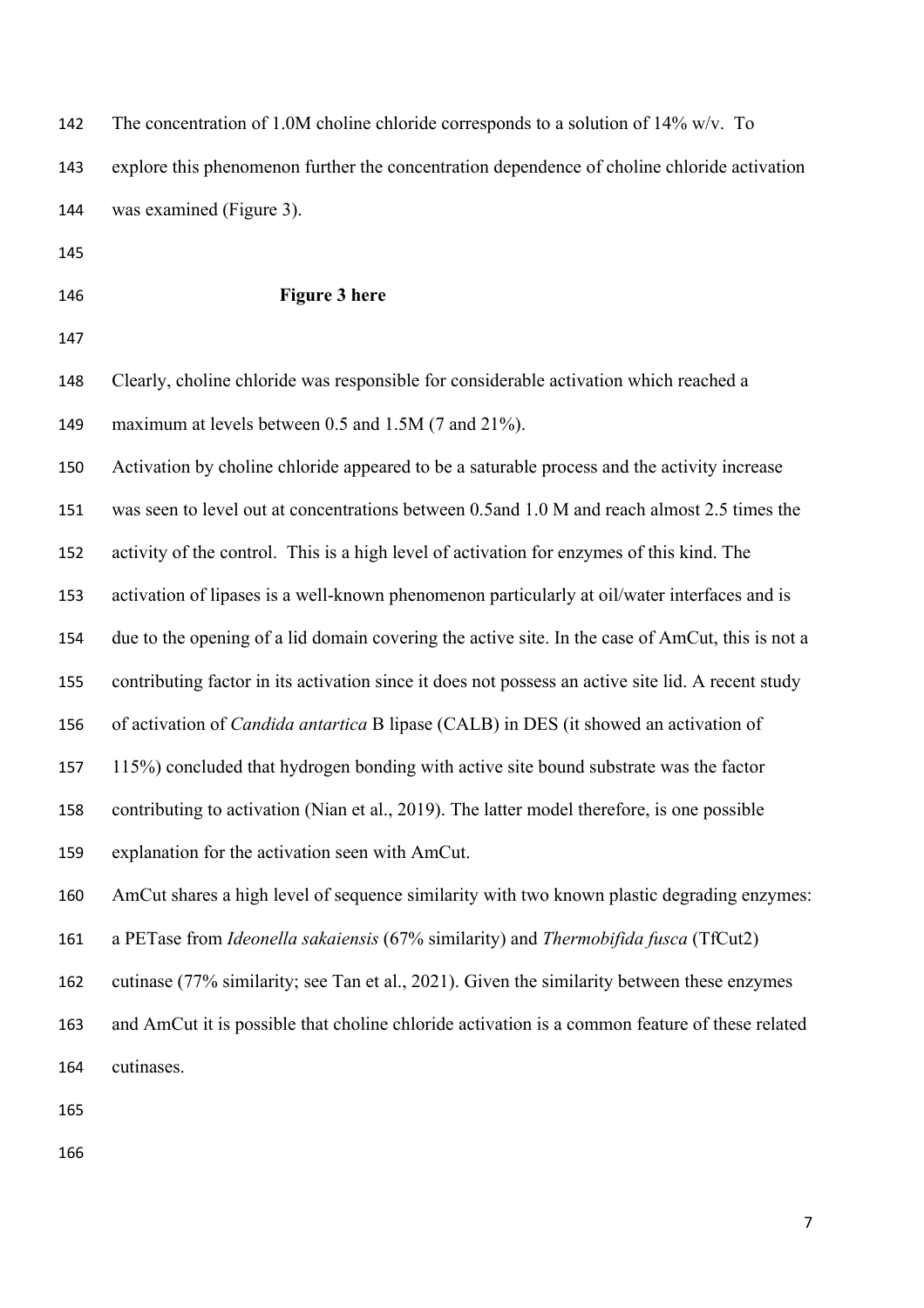## *3.1 Stabilisation of AmCut by DES*

| 168 | The effect of DES on the stability of AmCut was also studied at 50°C over a period of two          |
|-----|----------------------------------------------------------------------------------------------------|
| 169 | hours. In this experiment, AmCut was added to a solution containing the appropriate DES            |
| 170 | and its activity was measured. The enzyme was assayed again after 2 hours at 50°C. AmCut           |
| 171 | in buffer, without DES, was shown to lose activity under such conditions showing a reduction       |
| 172 | to roughly 20% of initial activity (see Figure 4). Remarkably, the presence of DES                 |
| 173 | significantly stabilised the enzyme and the stabilisation was greater at higher levels (50%)       |
| 174 | DES.                                                                                               |
| 175 |                                                                                                    |
| 176 | <b>Figure 4 here</b>                                                                               |
| 177 |                                                                                                    |
| 178 | This degree of stabilisation is significant. In the absence of DES, approximately 80% of           |
| 179 | activity was lost following 2 hours incubation at $50^{\circ}$ C. The presence of 10% v/v ChCl:Gly |
| 180 | reduces this loss in activity to approximately 60% of its initial activity. When the level of      |
| 181 | DES was increased to 50% ( $v/v$ ), no loss of activity was seen after 2 hours incubation at       |
| 182 | 50°C. Similar results were observed for ChCl:Glu; however, notably, ChCl:U did not have a          |
| 183 | stabilising effect on AmCut under these conditions.                                                |
| 184 | The individual components of those DES that provided the stabilisation were subsequently           |
| 185 | examined for their stabilising effects on AmCut when incubated at 50°C for 2 hours (Figure         |
| 186 | 5).                                                                                                |
| 187 |                                                                                                    |
| 188 | <b>Figure 5 here</b>                                                                               |
| 189 |                                                                                                    |
| 190 | It was clear that choline chloride (at $21\%$ v/v or 1.5 M) had a pronounced effect on             |
| 191 | stabilisation of AmCut. These findings show the activation and stabilisation of AmCut in           |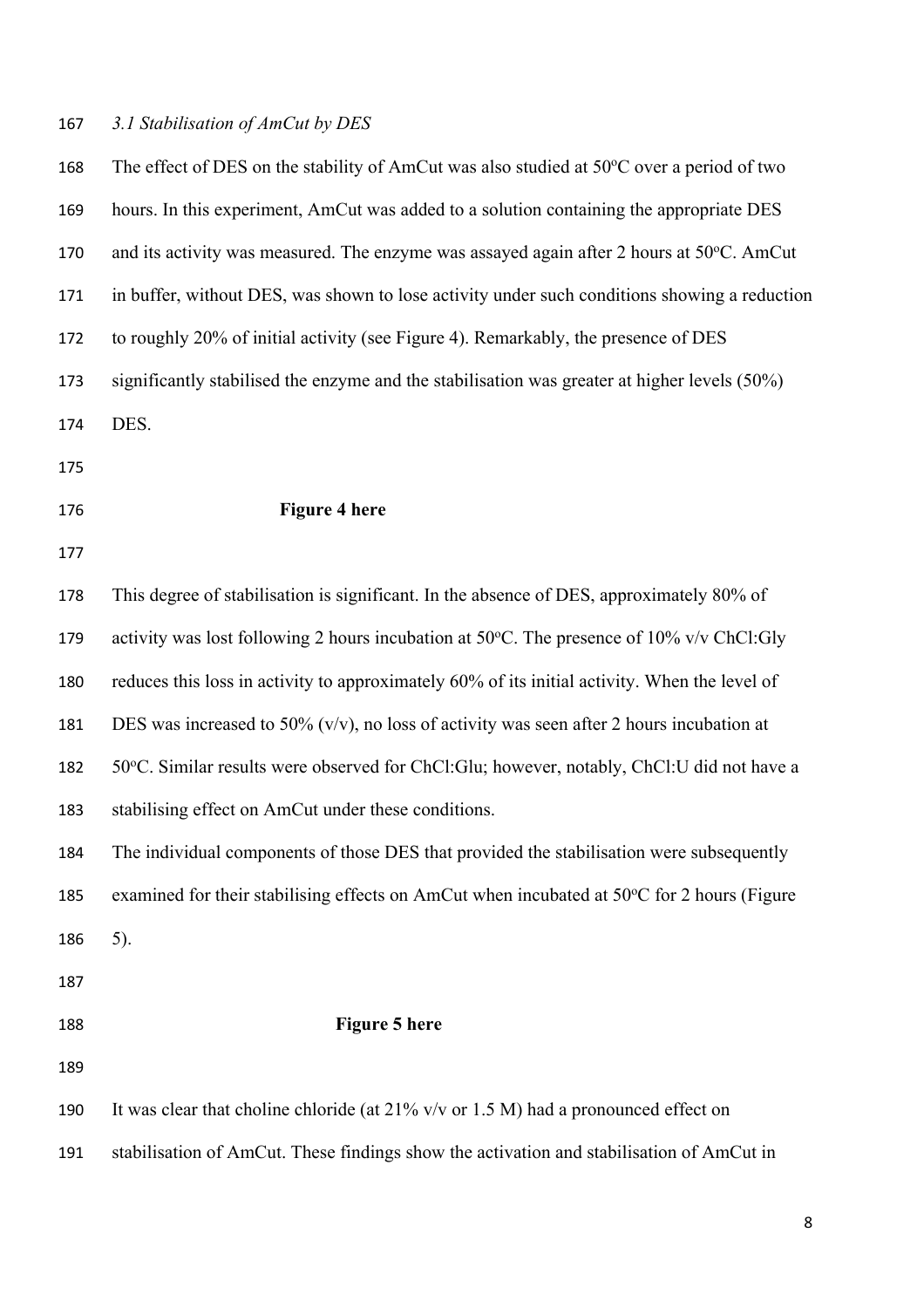DES due to the presence of the choline chloride moiety. To the best of our knowledge this is the first example where stabilisation by DES has been ascribed to choline chloride. This is a preliminary study, confined to a single cutinase, and is limited in that extent. Nevertheless, it is of considerable interest that a cutinase can achieve an activated and stabilised state in Deep Eutectic Solvents due to the presence of choline chloride. Given the importance of such enzymes in a wide range of processing and chemoenzymatic processes this study shows that the inclusion of DES is a useful consideration where cutinase thermal stabilisation/activation is required.

#### *3.2 General Discussion*

 The behaviour of enzymes in DES is complex with some enzymes being activated while others are inhibited depending, not only on the enzyme, but also on the DES employed (Uhoraningoga et al., 2021; Mannu et al., 2021; Nascimento et al., 2019). Several studies have shown that the DES nanostructure is retained when water is present as a co-solvent at 206 levels up to 20% v/v. From 20% v/v up to 50% v/v, DES becomes a co-solvent and is present as clusters dispersed in an aqueous phase. Above 50% v/v water, the solution changes into an aqueous electrolyte-like mixture of DES components (see e.g., Domínguez de María et al., 209 2019). In this work, activation was observed at  $10\%$  (v/v) DES. At this level, the individual DES components are likely to be fully dissociated and, therefore, their components must be causing the observed activation. This was confirmed by the observation that choline chloride caused the observed activation when used alone.

The inset of Figure 2 shows a direct comparison of choline chloride alone versus choline

214 chloride as part of a DES at the same inclusion level  $(w/v)$ . The hydrogen bond donor

(glycerol) clearly serves to reduce overall AmCut activity. It is possible to make some

observations from this data. The activation effect of the ChCl:Gly versus ChCl alone depends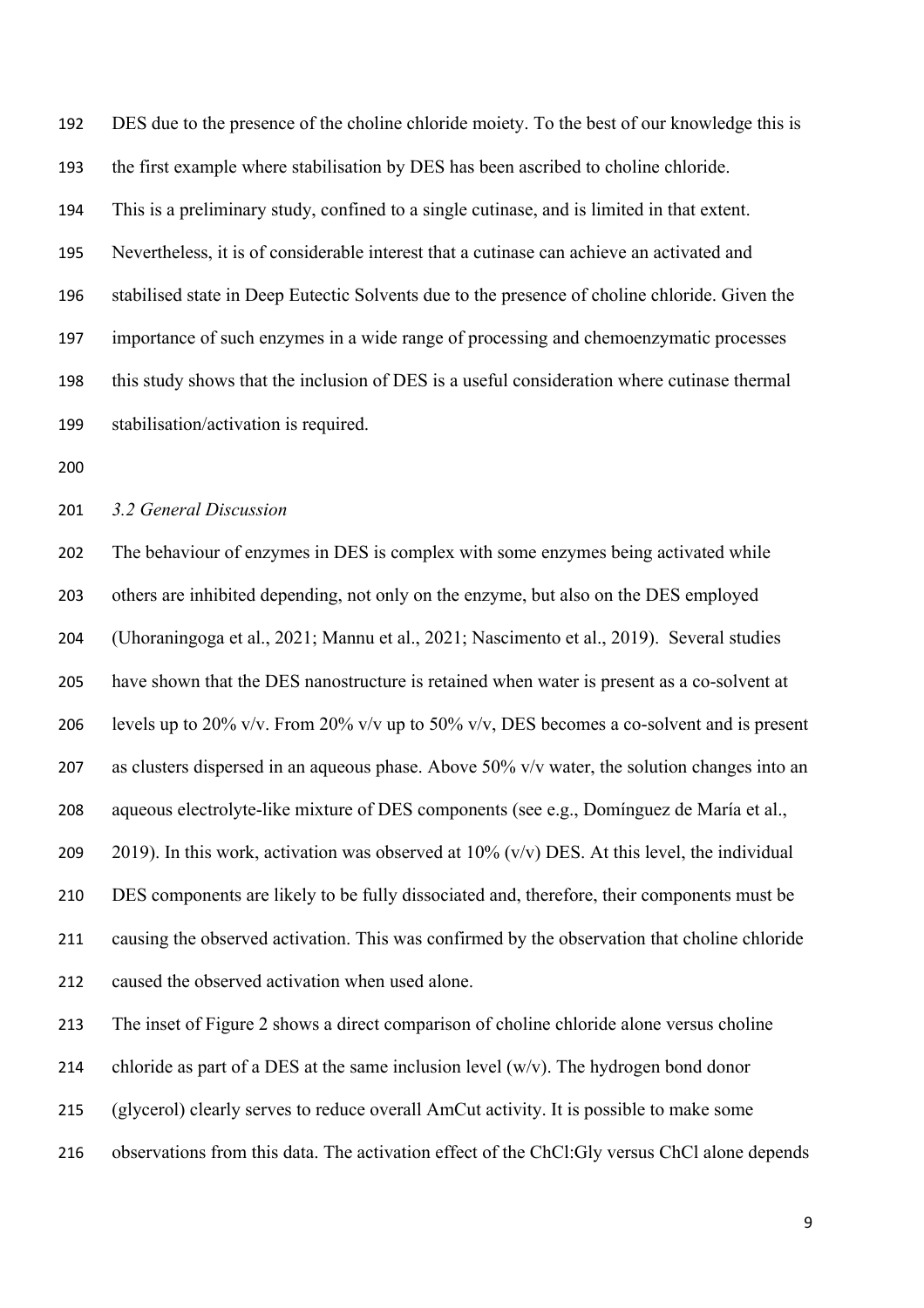on the hydrogen bond donor. From Figures 1 and 2, Urea is shown to be inhibitory. Glycerol is also somewhat inhibitory (Figure 2) and therefore, a DES with glucose as hydrogen bond donor would seem to be most appropriate for activation (albeit viscous and difficult to 220 handle). There is also the question of inclusion level. At low % DES, the activation effect predominates but this is clearly a saturable process (see Figure 3). It is expected that 222 inhibition by glycerol might increase at higher levels of DES (say >50%) while activation by choline chloride will reach a maximum. The net effect will be inhibitory at high DES inclusion levels. This data suggests that a DES of choline chloride and glucose might give the best overall performance (since glucose has no inhibitory effect) but clearly, there are a number of factors to consider. The choice of a DES will depend on factors such as enzyme stability, substrate solubility, inhibition by DES components, competing hydrolysis reactions and, of course, cost. Further studies are required to tease out these complex interactions. 

 It is difficult to explain the effect of choline chloride on both activity and stability and they may be separate processes. One possible explanation is that the binding of choline chloride triggers an AmCut conformational change to a form that is both higher in activity and stability. This could relate to its role *in vivo* where such a conformational change could enhance surface adhesion and binding to choline containing lipids, for example. Researchers have shown that the surface adhesion of cutinases greatly enhances their efficiency (Ribitsch and Guebitz, 2020). Further work is needed to understand this feature further. The use of DES as an aid to tissue disruption when extracting bioactive compounds from natural sources is growing rapidly (Ivanović et al., 2020). This study shows that cutinase may be usefully employed as an adjunct to DES for this purpose to aid in the breakdown of biomass.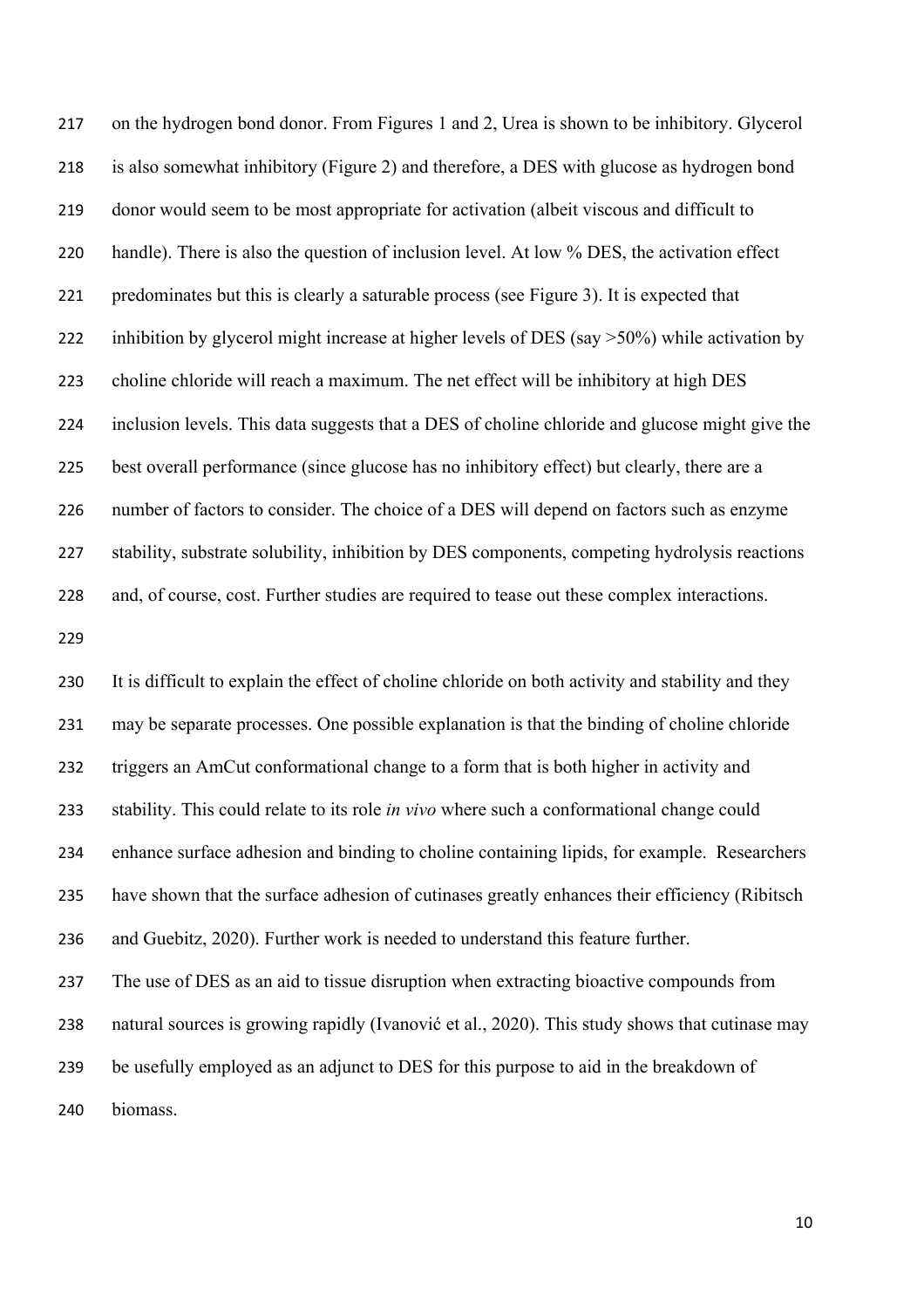Given the considerable efforts undertaken to improve the activity and stability of cutinases via mutagenesis and immobilisation for specific applications, it will be of some interest that enhanced activity and stability may also be achieved by judicious choice of cosolvent. The use of choline chloride in conjunction with other means of stabilising cutinases such as glycosylation (Shirke et al., 2016) will extend the operating range of cutinases into new areas of application.

#### 4. **Conclusions**

 AmCut is activated and stabilised in certain Deep Eutectic Solvents, although not in all, due to the action of choline chloride. This activation will be useful in extending the operating range of this enzyme in biocatalytic applications. AmCut will serve as a useful model enzyme to examine the activation process. Finally, this study paves the way for the use of activated, stabilised AmCut in DES for biocatalysis and polyester degradation. Future studies will explore AmCut activation and its application in detail.

### **Acknowledgement**

 This research was funded by Fiosraigh Scholarship (PB04049) granted by Technological University Dublin.

## **Author Contributions:**

 **YT; GTH; GKK; BJR:** Conceptualization, Methodology. **YT**: Investigation. **YT:** Data curation, Writing. **GTH; GKK; BJR***:* Supervision. **GTH; GKK; BJR:** Writing- Reviewing and Editing.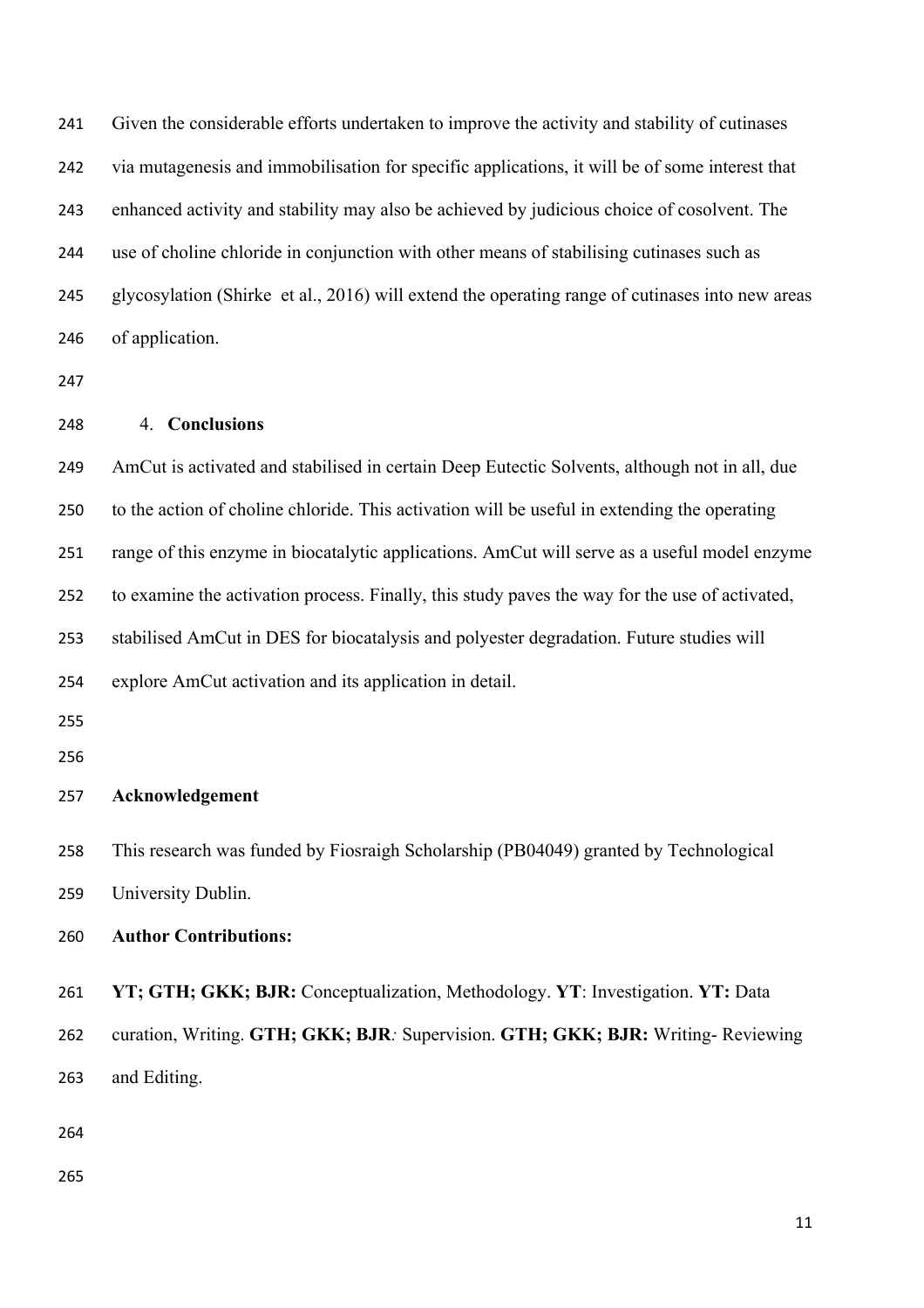## **References**

| 267 | Chen, S, Su, L., Chen, J., Wu, J. (2013). Cutinase: characteristics, preparation, and      |
|-----|--------------------------------------------------------------------------------------------|
| 268 | application. Biotechnol. Adv., 31(8), 1754-67.                                             |
| 269 | Dheeman, D.S., Henehan, G.T., Frías J.M. (2011). Purification and properties of            |
| 270 | Amycolatopsis mediterranei DSM 43304 lipase and its potential in flavour ester             |
| 271 | synthesis. Bioresour. Technol., 102(3), 3373-9.                                            |
| 272 | Domínguez de María, P., Guajardo, N., Kara, S. (2019). Enzyme catalysis: In DES, with      |
| 273 | DES, and in the presence of DES. In <i>Deep Eutectic Solvents: Synthesis, Properties</i>   |
| 274 | and Applications; Ramón, D.J., Guillena, G., Eds.; Wiley-VCH: Weinheim,                    |
| 275 | Germany, pp. 257-272.                                                                      |
| 276 | Elgharbawy, A.A., Hayyan, A., Hayyan, M., Rashid, S.N., Nor, M.R.M., Zulkifli, M.Y.,       |
| 277 | Mirghani, M.E.S. (2018). Shedding Light on Lipase Stability in Natural Deep                |
| 278 | Eutectic Solvents. Chem. Biochem. Eng. Quart., 32 (3), 359-370.                            |
| 279 | Ivanović, M., Islamčević Razboršek, M., Kolar, M. (2020). Innovative Extraction Techniques |
| 280 | Using Deep Eutectic Solvents and Analytical Methods for the Isolation and                  |
| 281 | Characterization of Natural Bioactive Compounds from Plant Material. Plants,               |
| 282 | 9(11), 1428.                                                                               |
| 283 | Kim, M.Y., Kim, C., Moon, J., Heo, J., Jung, S.P., Kim, J.R. (2017). Polymer Film-Based    |
| 284 | Screening and Isolation of Polylactic Acid (PLA)-Degrading Microorganisms. J.              |
| 285 | Microbiol. Biotechnol. 27(2), 342-349.                                                     |
| 286 | Kim, S.H., Park, S., Yu, H., Kim, J.H., Yang, Y.H. (2016). Effect of deep eutectic solvent |
| 287 | mixtures on lipase activity and stability, J. Mol. Catal. B Enzym., 128, 65-72             |
| 288 | Mannu, A., Blangetti, M., Baldino, S., Prandi, C. (2021). Promising Technological and      |
| 289 | Industrial Applications of Deep Eutectic Systems. Materials, 14(10), 2494.                 |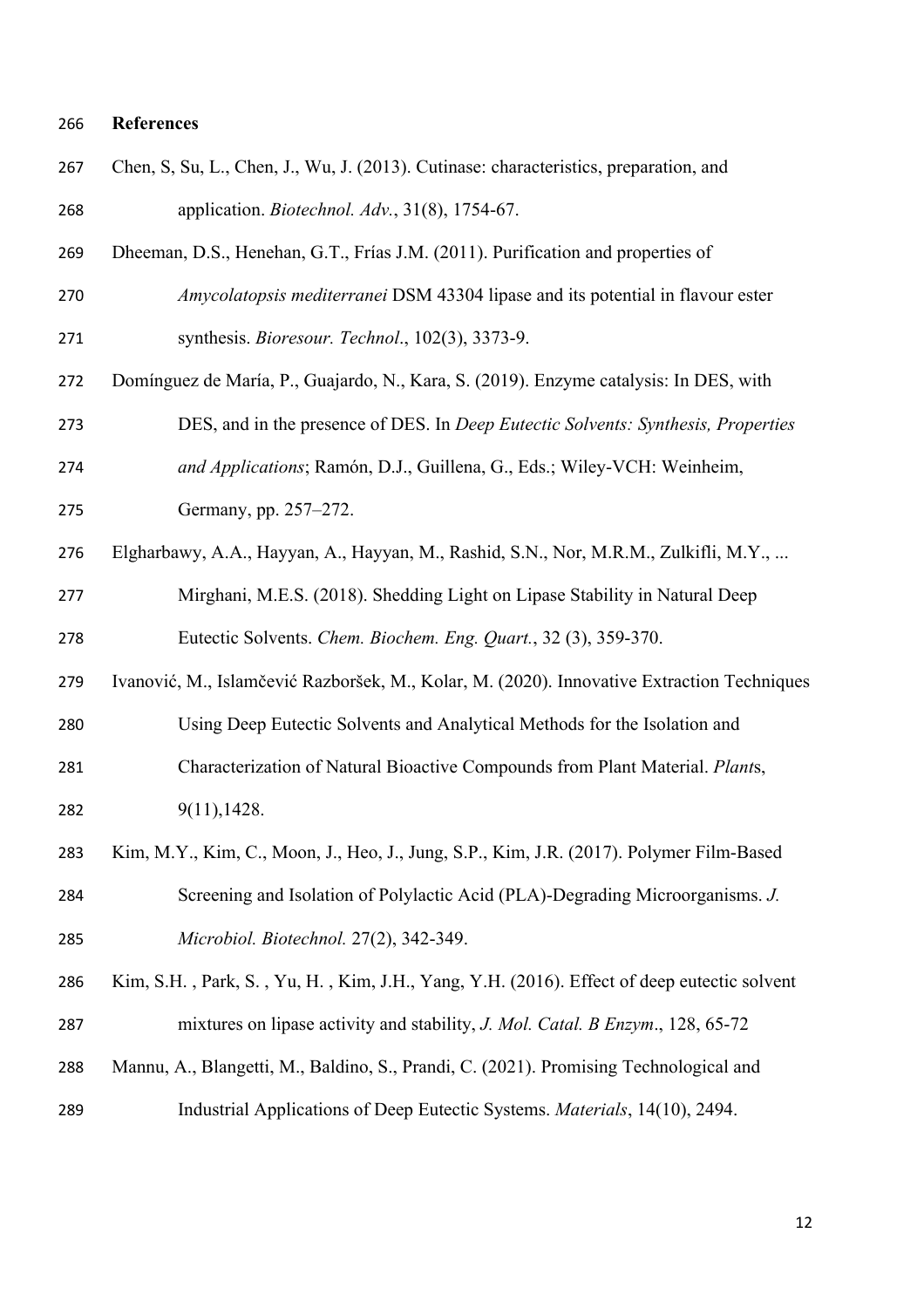- Martínez, A.; Maicas, S. (2021). Cutinases: Characteristics and Insights in Industrial Production. *Catalysts,* 11, 1194.
- Monhemi, H., Housaindokht, M.R., Moosavi-Movahedi, A.A., Bozorgmehr, M.R. (2014).
- How a protein can remain stable in a solvent with high content of urea: insights from molecular dynamics simulation of *Candida antarctica lipase B* in urea : choline
- chloride deep eutectic solvent. *Phys Chem Chem Phys.*, 16(28):14882-93.
- Nascimento, P.A.M., Picheli, F.P., Lopes, A.M., Pereira, J.F.B., Santos-Ebinuma, V.C.
- (2019). Effects of cholinium-based ionic liquids on *Aspergillus niger* lipase: Stabilizers or inhibitors. *Biotechnol. Prog.*, 35(5), e2838.
- Nian, B., Cao, C., Liu, Y. (2019). Activation and stabilization of *Candida antarctica* lipase B in choline chloride-glycerol-water binary system via tailoring the hydrogen-bonding interaction. *Int. J. Biol. Macromol.* 1(136), 1086-1095.
- Nikolaivits, E., Kanelli, M., Dimarogona, M., Topakas, E. (2018). A middle-aged enzyme still in its prime: Recent advances in the field of cutinases. *Catalysts*, 8, 612.
- Nikolaivits, E., Pantelic, B., Azeem, M., Taxeidis, G., Babu, R., Topakas, E., Brennan
- Fournet, M., Nikodinovic-Runic, J., (2021). Progressing Plastics Circularity: A
- Review of Mechano-Biocatalytic Approaches for Waste Plastic

(Re)valorization. *Front. Bioeng. Biotechnol.,* 9, 696040.

- Nyyssölä, A. (2015). Which properties of cutinases are important for applications? *Appl. Microbiol. Biotechnol.,* 99 (12), 4931-42.
- Ribitsch, D., Guebitz, G.M. (2020). Tuning of adsorption of enzymes to polymer. *Methods Enzymol.* 648, 293-315.
- Roussel A, Amara S, Nyyssölä A, Mateos-Diaz E, Blangy S, Kontkanen H, Westerholm-
- Parvinen A, Carrière F, Cambillau C. A (2014). Cutinase from Trichoderma reesei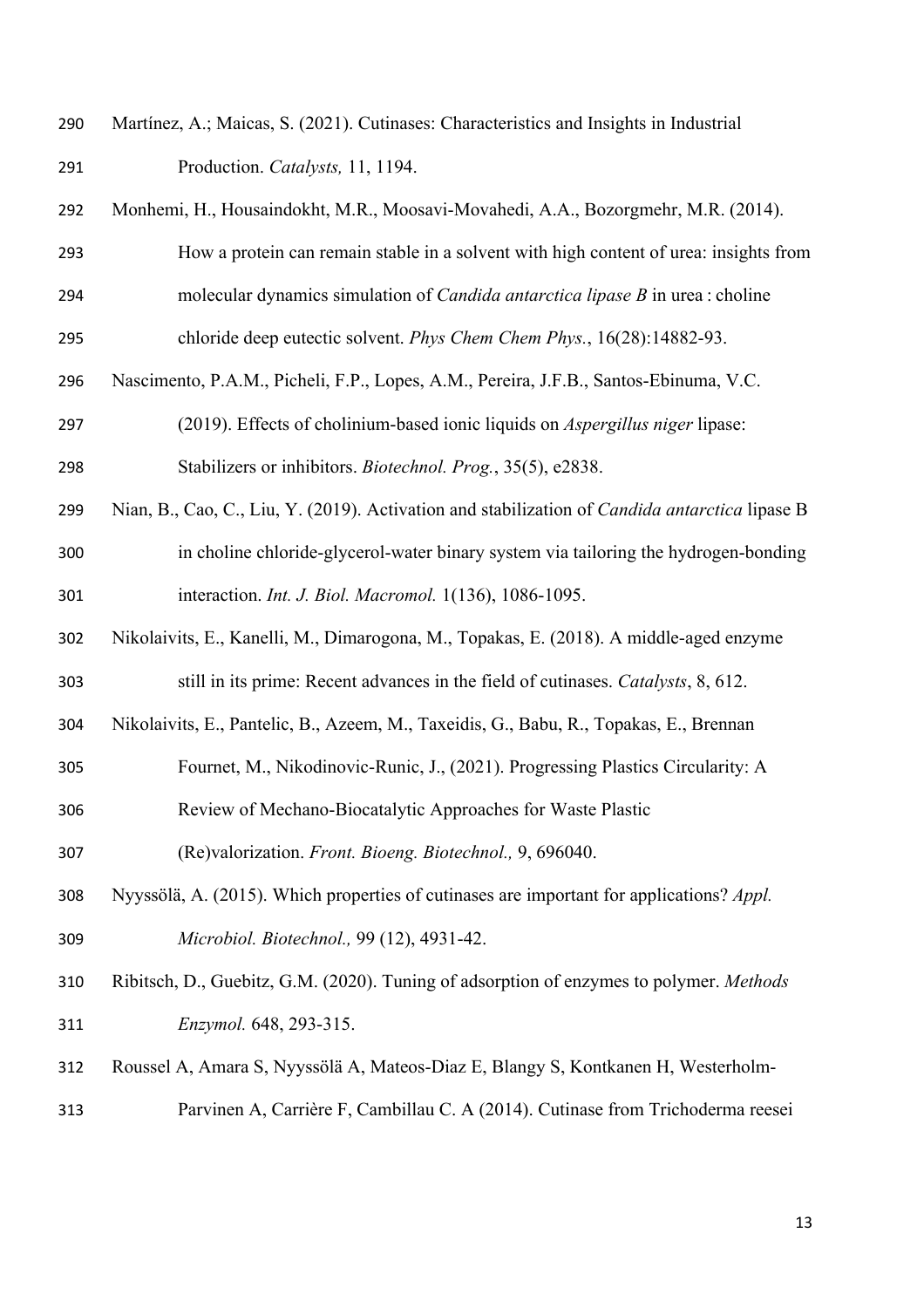- with a lid-covered active site and kinetic properties of true lipases. *J Mol Biol.* 426(22):3757-3772. Shehata, M., Unlu, A., Sezerman, U., Timucin, E. (2020). Lipase and Water in a Deep Eutectic Solvent: Molecular Dynamics and Experimental Studies of the Effects of Water-In-Deep Eutectic Solvents on Lipase Stability. *J. Phys. Chem.* 124(40), 8801– 8810. Shirke AN, Su A, Jones JA, Butterfoss GL, Koffas MA, Kim JR, Gross RA. (2017). Comparative thermal inactivation analysis of Aspergillus oryzae and Thiellavia terrestris cutinase: Role of glycosylation. *Biotechnol Bioeng.* 114(1):63-73 Su, An., Tyrikos-Ergas, T, Shirke, AN, Zou, Y, Dooley, AL, Pavlidis, IV, Gross, RA. (2018). Revealing Cutinases' Capabilities as Enantioselective Catalysts *ACS* Catalysis 8 (9), 7944-7951. Tan, Y., Henehan, G.T., Kinsella, G.K., Ryan, B.J. (2021). An extracellular lipase from *Amycolatopsis mediterannei* is a cutinase with plastic degrading activity. *Comput. Struct. Biotechnol. J.*, 20, 869-879. Uhoraningoga, A, Kinsella, G.K,, Henehan, G.T., Ryan, B.J., (2021). β-glucosidase from Streptomyces griseus: Ester hydrolysis and alkyl glucoside synthesis in the presence of Deep Eutectic Solvents, *Current Research in Green and Sustainable Chemistry*, 4, 100129. **Figure Captions: Figure 1:** Effect of DES on the activity of AmCut. The enzyme was assayed at 37<sup>o</sup>C in 50 mM 336 phosphate buffer pH7.5. Relative activity (%) was determined by setting the activity of AmCut in buffer as the 100% reference. All percentages refer to v/v. Note: ChClGlu was highly viscous and diluted
	- 338 with 27% v/v water to allow for ease of handling (see Table 1). All percentages refer to v/v.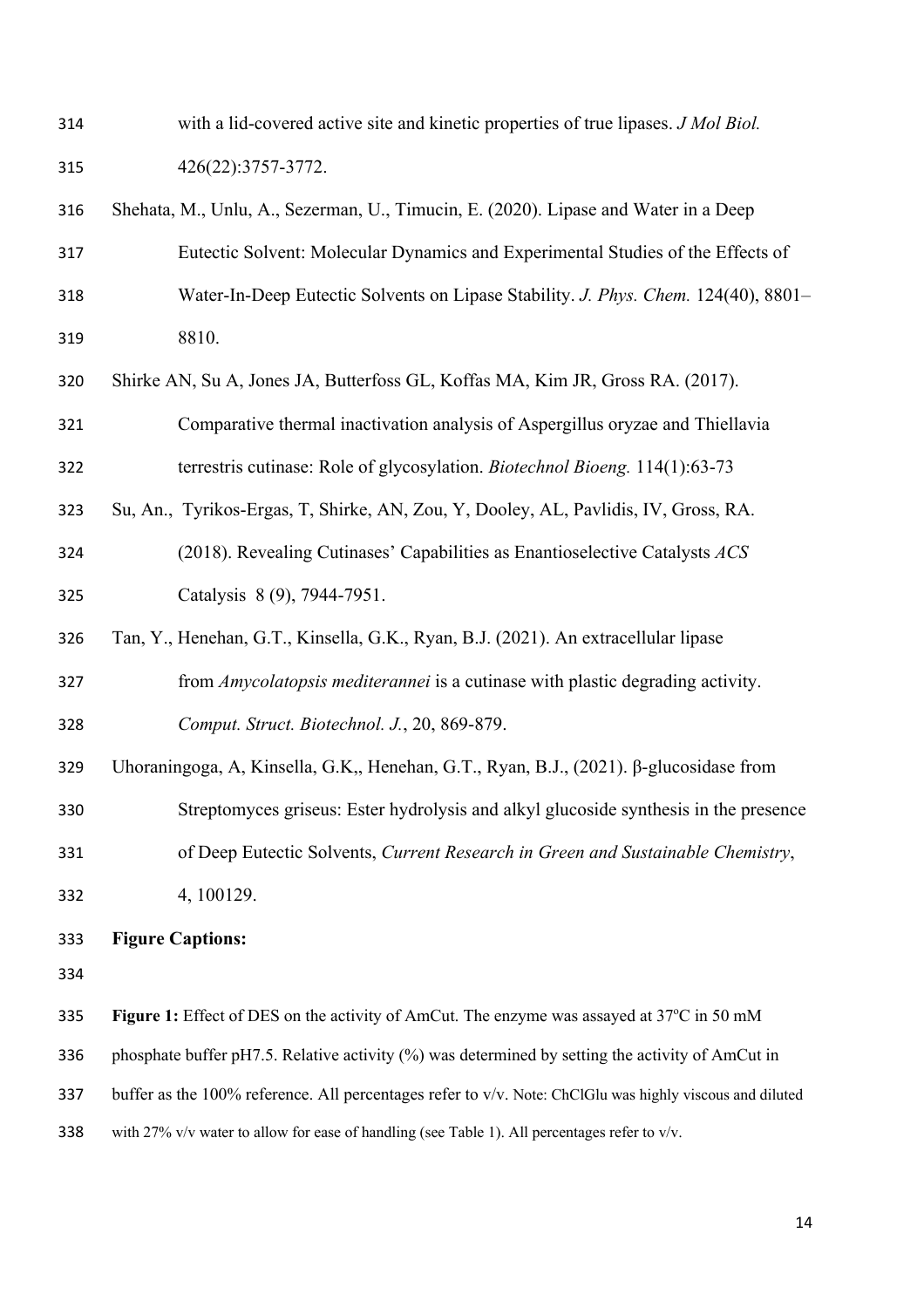- **Figure 2:** Effect of DES components on AmCut activity. AmCut was assayed at 37°C in 50 mM
- 340 phosphate buffer pH 7.5. Relative activity  $\frac{6}{9}$  was determined by setting the activity of AmCut in
- 341 buffer as the 100% reference. The inset shows a direct comparison of ChCl as a component of DES
- 342 (ChCl:Gly) at a level of  $6\%$  versus ChCl alone at  $6\%$  (w/v).
- 343 **Figure 3:** Effect of Choline Chloride (ChCl) concentration on the activity of AmCut. The enzyme
- 344 was assayed using the standard *p*NPP assay in the presence of 0 to 1.5M of choline chloride at  $37^{\circ}$ C in
- 345 50mM sodium phosphate buffer, pH 7.5. Relative activity was determined using the activity of
- 346 AmCut in buffer as the 100% reference.
- **Figure 4:** Effect of DESs on the stability of AmCut at 50°C. The enzyme was incubated in phosphate
- 348 buffer pH 7.5 containing appropriate DESs at  $50^{\circ}$ C for 2 hrs and then assayed using the standard
- 349 assay at 37<sup>o</sup>C in pH7.5. The relative activity was calculated using the percentage of initial activity (t =
- 350 0h) of the sample and after the incubation  $(t = 2h)$ . All percentages refer to v/v.
- **Figure 5:** Effect of individual component of DES on AmCut activity at 50°C. The enzyme was
- 352 incubated in phosphate buffer (pH7.5) in the presence of DES components for 2 hrs and assayed using
- 353 the standard assay at 37<sup>o</sup>C. Relative activity was the percentage of initial activity (t = 0h) remaining
- 354 after incubation  $(t = 2h)$ .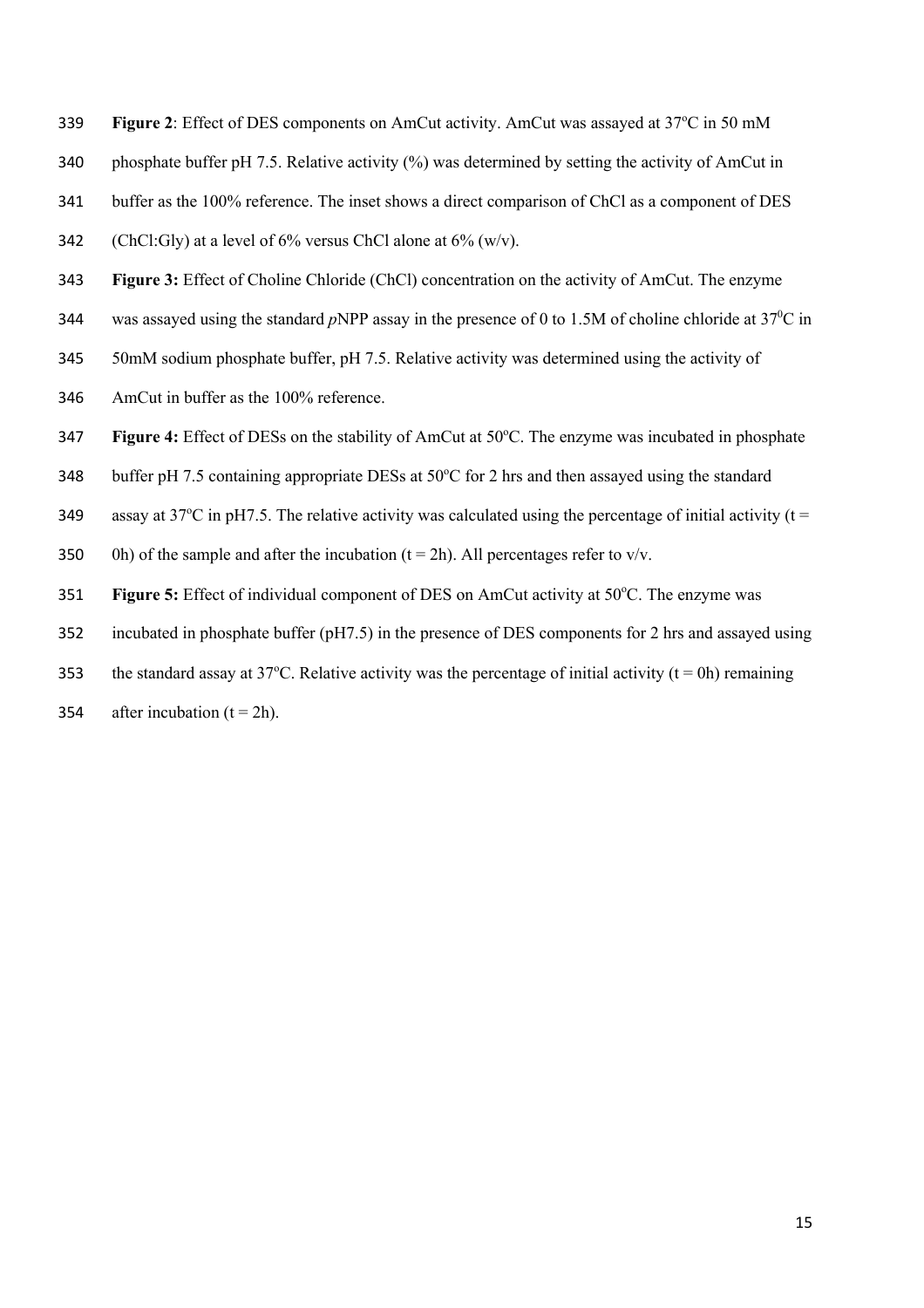| <b>DES</b>      | Component            | Mole ratio |
|-----------------|----------------------|------------|
| ChCl:Gly        | ChCl: glycerol       | 1:1        |
| ChCl:U          | ChCl: urea           | 1:2        |
| <b>ChCl:Glu</b> | ChCl: glucose: water | 1:1:0.75   |

355 **Table 1**: Choline chloride-based DESs in this study with their components and mole ratios.

357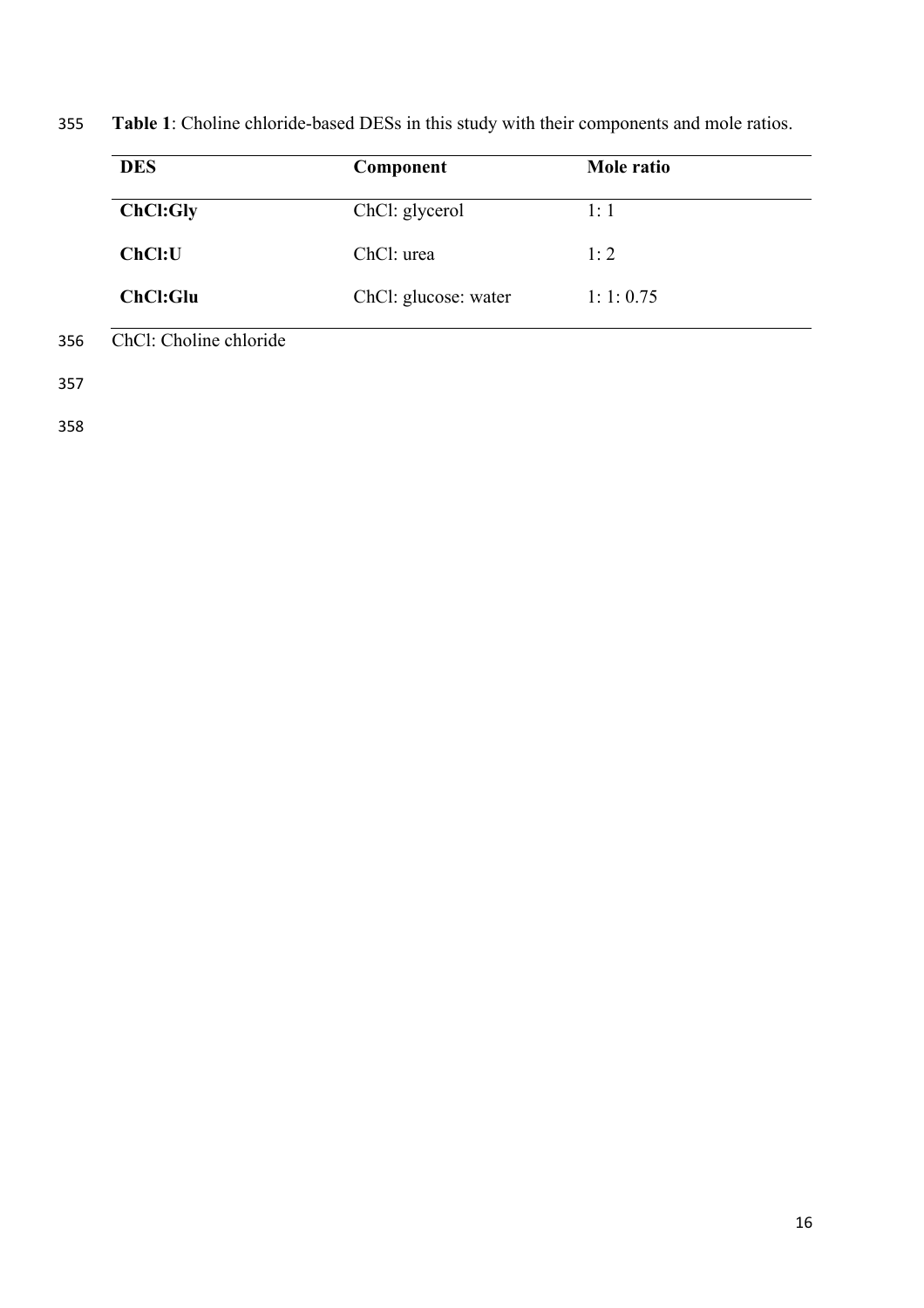

**Figure 1:** Effect of DES on the activity of AmCut. The enzyme was assayed at 37°C in 50 mM phosphate buffer

pH7.5. Relative activity (%) was determined by setting the activity of AmCut in buffer as the 100% reference.

All percentages refer to v/v. Note: ChClGlu was highly viscous and diluted with 27% v/v water to allow for ease

of handling (see Table 1). All percentages refer to v/v.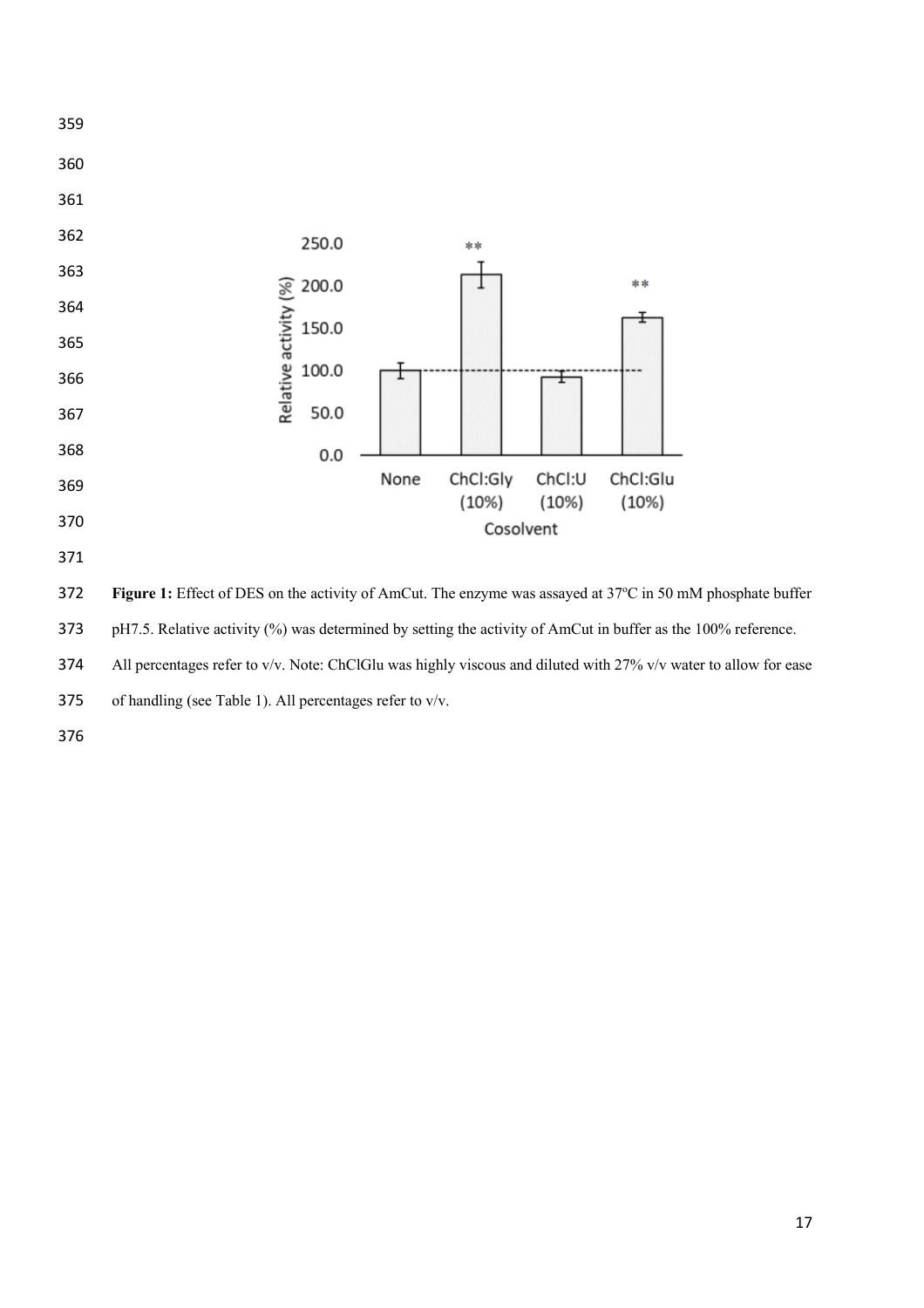



**Figure 2**: Effect of DES components on AmCut activity. AmCut was assayed at 37°C in 50mM phosphate 380 buffer pH 7.5. Relative activity (%) was determined by setting the activity of AmCut in buffer as the 100% reference. The inset shows a direct comparison of ChCl as a component of DES (ChCl:Gly) at a level of 6% 382 versus ChCl alone at  $6\%$  (w/v).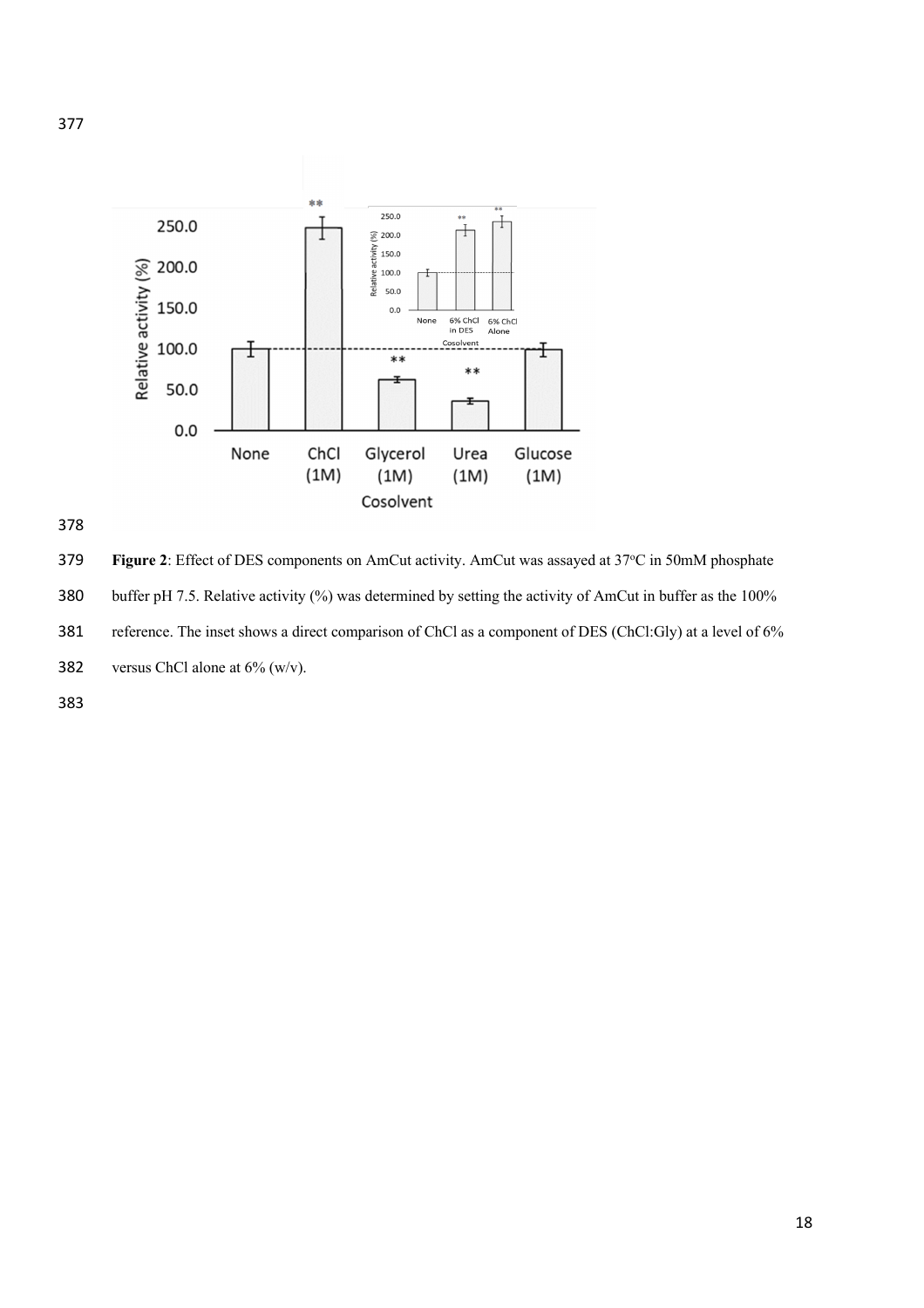



 **Figure 3:** Effect of Choline Chloride (ChCl) concentration on the activity of AmCut. The enzyme was assayed 388 using the standard *p*NPP assay in the presence of 0 to 1.5M of choline chloride at 37<sup>0</sup>C in 50mM sodium phosphate buffer, pH 7.5. Relative activity was determined using the activity of AmCut in buffer as the 100% reference.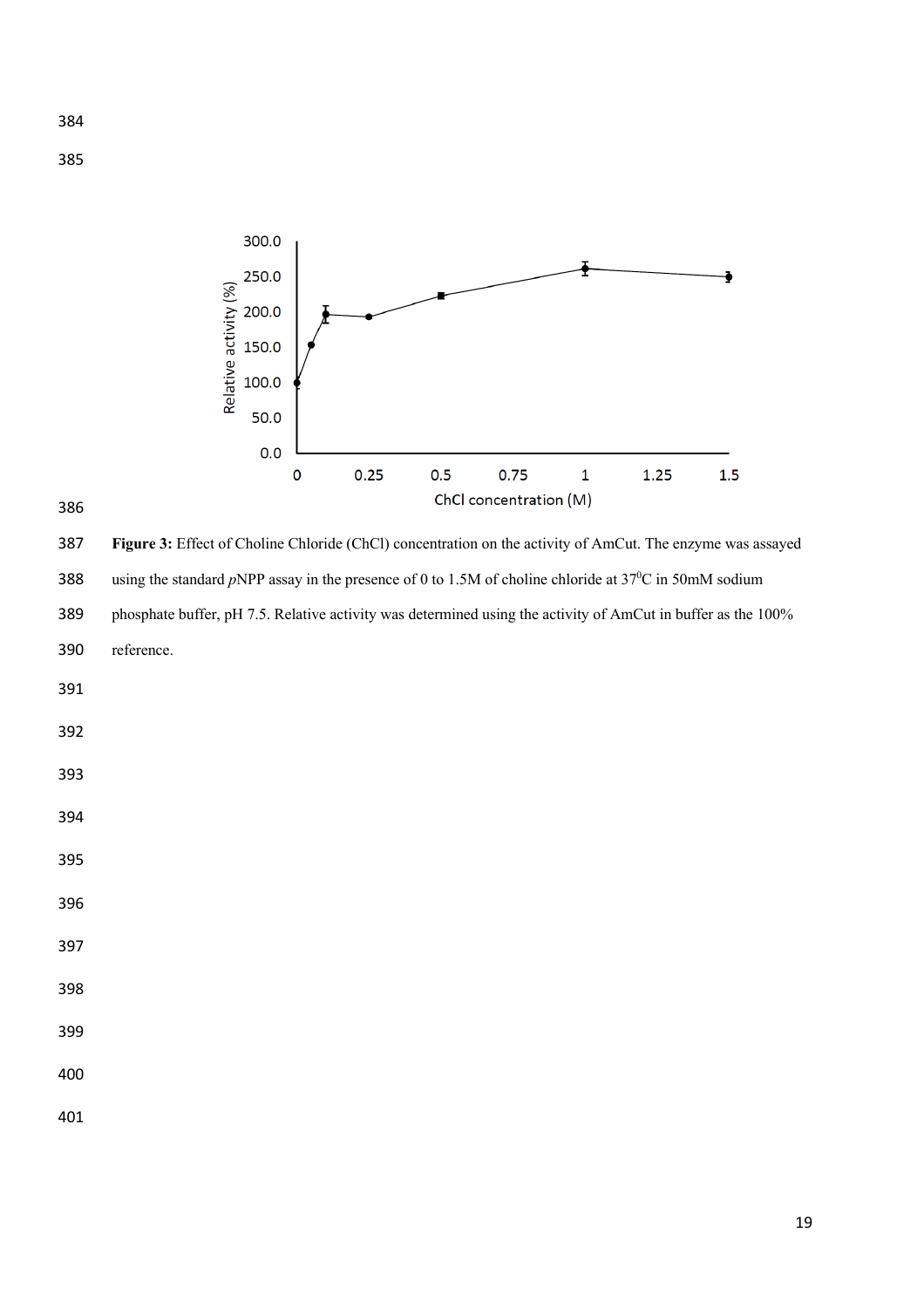



 Figure 4: Effect of DESs on the stability of AmCut at 50°C. The enzyme was incubated in phosphate buffer pH 404 7.5 containing appropriate DESs at 50°C for 2 hrs and then assayed using the standard assay at 37°C in pH7.5. 405 The relative activity was calculated using the percentage of initial activity  $(t = 0h)$  of the sample and after the

406 incubation (t = 2h). Note: ChClGlu was highly viscous and diluted with 27% v/v water to allow for ease of

- handling (see Table 1). All percentages refer to v/v.
-